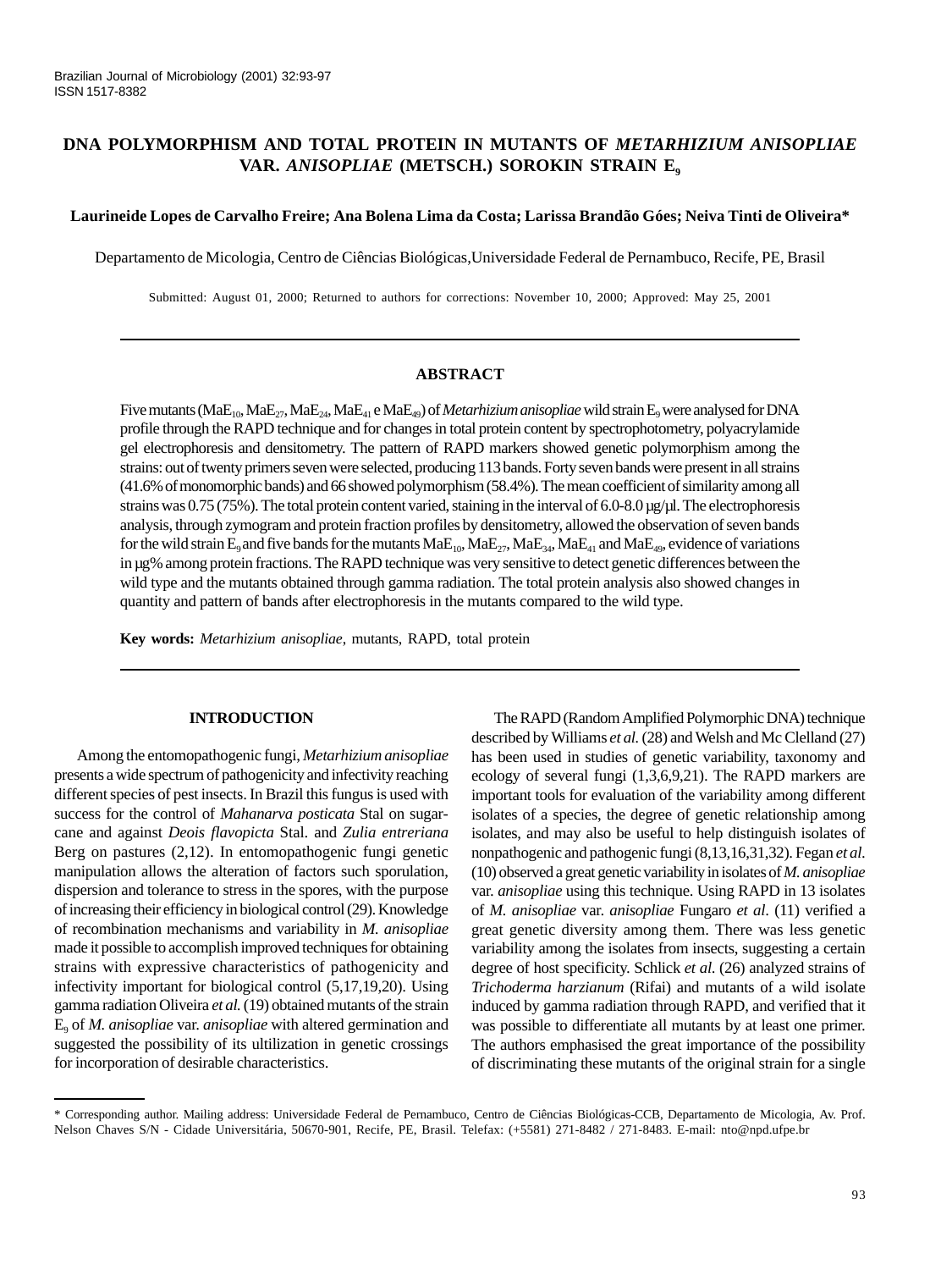technique of genomic fingerprint for use in protection of patents of fungal strains.

The electrophoresis profile of proteins in fungi and techniques for direct observation of DNA have been of great usefulness in taxonomical, phylogenetical and ecological studies (14,18,22,30).

We report the differentiation of five mutants originated from the wild strain  $E_q$  of *M. anisopliae* var. *anisopliae* obtained by gamma radiation, using the RAPD technique and protein electrophoresis.

### **MATERIALS AND METHODS**

## **Strains**

E9 strain of *M. anisopliae* var. *anisopliae* and five mutants  $(MaE_{34}, MaE_{49}, MaE_{41}, MaE_{10}$  and  $MaE_{27})$  obtained by gamma radiation (19) were used.

#### **Growth Conditions**

Erlenmeyer flasks with 100 ml of Complete Media (4,23) were inoculated, separately, with 10<sup>8</sup> conidia/ml of the wild strain E9 and mutants  $\text{MaE}_{27}$ ,  $\text{MaE}_{34}$ ,  $\text{MaE}_{41}$ ,  $\text{MaE}_{49}$  and  $\text{MaE}_{10}$  and incubated under agitation at 28ºC for 96 hs. The mycelium was recovered by vacuum filtration, washed with sterilized water, and stored at –12ºC.

#### **Extraction and amplification of DNA**

The total genomic DNA of the samples was extracted from mycelium as described by Raeder and Broda (24). Twenty primers of the kit OPW were tested and selected for amplification with the DNA of the wild strain E<sub>9</sub>. Kit OPW, Taq DNA polymerase and the dNTPs for RAPD were supplied by Operon Technologies, CA, USA. Amplification reactions were carried out in a total volume of 25 µl containing approximately 20-25 ng of template DNA, primer  $0.4 \mu$ mol l<sup>-1</sup> and MgCl<sub>2</sub> 3.0 mmol l<sup>-1</sup>. The reaction control consisted of all components, except the genomic DNA. The amplification process was accomplished in a thermal cycler (MJ Research), programmed to accomplish an initial denaturation of 5 minutes at 92ºC, 40 cycles of 1 minute at 92ºC (denaturation), 1 minute and 30 seconds at 39ºC (annealing), 2 minutes at 72ºC (extension) and finally 5 minutes in 72ºC for a final extension, during 40 cycles. Samples of 22 µl of the amplification products were assayed by electrophoresis in 1.4% agarose gels at 3 V/cm of distance among the electrodes, running with Tris-Borate-EDTA (TBE) buffer. Gels were stained with ethidium bromide, and photographed under U.V. light.

The NTSYS.PC (Numerical Taxonomy System Applied Biostatistics, Setauket, New York) computer program was used for data analysis. The data (band presence or absence) were introduced in the form of a binary matrix and a pairwise similarity matrix was constructed using the JACCARD coefficient (25). The values were obtained by the double number of shared bands between two patterns divided by the sum of all the bands in the same pattern (value 1 indicates identical patterns for two individuals and value 0 indicates completely different patterns). The UPGMA (Unweighted pair-group method with arithmetical averages) grouping of the values was generated using the NTSYS program.

#### **Analysis of the total protein extracts**

Humid masses of mycelium were triturated in a mortar with protein extraction buffer (15), centrifuged at 10,000 rpm for 5 minutes and the supernatants stored at  $-12^{\circ}$ C. The amount of protein present in the extracts was measured spectrophotometrically at 595 nm according to Bradford (7). All reactions were accomplished in triplicate. Aliquots of the extracts were submitted to polyacrylamide gel electrophoresis using a vertical run and a discontinuous system of buffers (22). Each sample was prepared by mixing 100 µl of the sample with 10 µl of bromophenol blue solution (0.025 g bromophenol blue  $+10$  ml Tris-HCl buffer, pH 6.7). The run buffer was Tris-glycine, pH 8.3. The running was started at 15 mA, corrected to 20 mA after the bromophenol blue front passed through the stacking gel. A bovine serum albumin solution was used as standard (0.001g of bovine serum albumin in 5ml NaCl 0.15M solution). After running, the gel was fixed in 20% glacial acetic acid + methanol (1:1,  $v/v$ ) for 30 minutes and stained with a fresh solution of Coomassie Brilliant Blue R 250 + 10% glacial acetic acid. An aqueous mixture of 40% glacial acetic acid and 2.5% glycerol was added at a proportion of 1:20. Minimum staining time was of 8 hours. The gel was destained in a 20% methanol + 5% acetic acid + 2.5% glycerol solution. After drying the gel was photographed and submitted to the densitometer (DS-35 of CELM).

### **RESULTS AND DISCUSSION**

### **Analysis of the RAPD profiles**

The RAPD profiles obtained with the selected primers (OPW01, OPW02, OPW03, OPW04, OPW09, OPW12, OPW13) are shown in Figs. 1 and 2. The seven primers provided a total of 113 bands, with an average of 16 bands per primer. 41.6% were monomorphic, because they were present in all samples, while 58.4% were polymorphic, because at least one sample did not present the band. A similarity matrix and a dendrogram (Fig. 2) using the UPGMA method were constructed. All the mutants of the wild strain  $E_9$  presented a ramification point around 0.75, equivalent to 75% similarity, which corresponds to a moderate variation degree. The  $MaE_{34}$  and  $MaE_{49}$  mutants presented the highest similarity index (about 87.5%). These mutants presented the same physiological characteristics such as mycelial growth in complete media and minimum media, percentage of germination, beginning of conidia germination, and colony morphology, as reported by Oliveira *et al.* (19). The  $MaE_{10}$  mutant presented a ramification point around 0.81 (81.2% of similarity); the wild strain 0.78 (78% of similarity) and the  $\text{MaE}_{27}$  and  $\text{MaE}_{41}$  mutants 0.71 and 0.62, corresponding to 71% and 62% of similarity, respectively.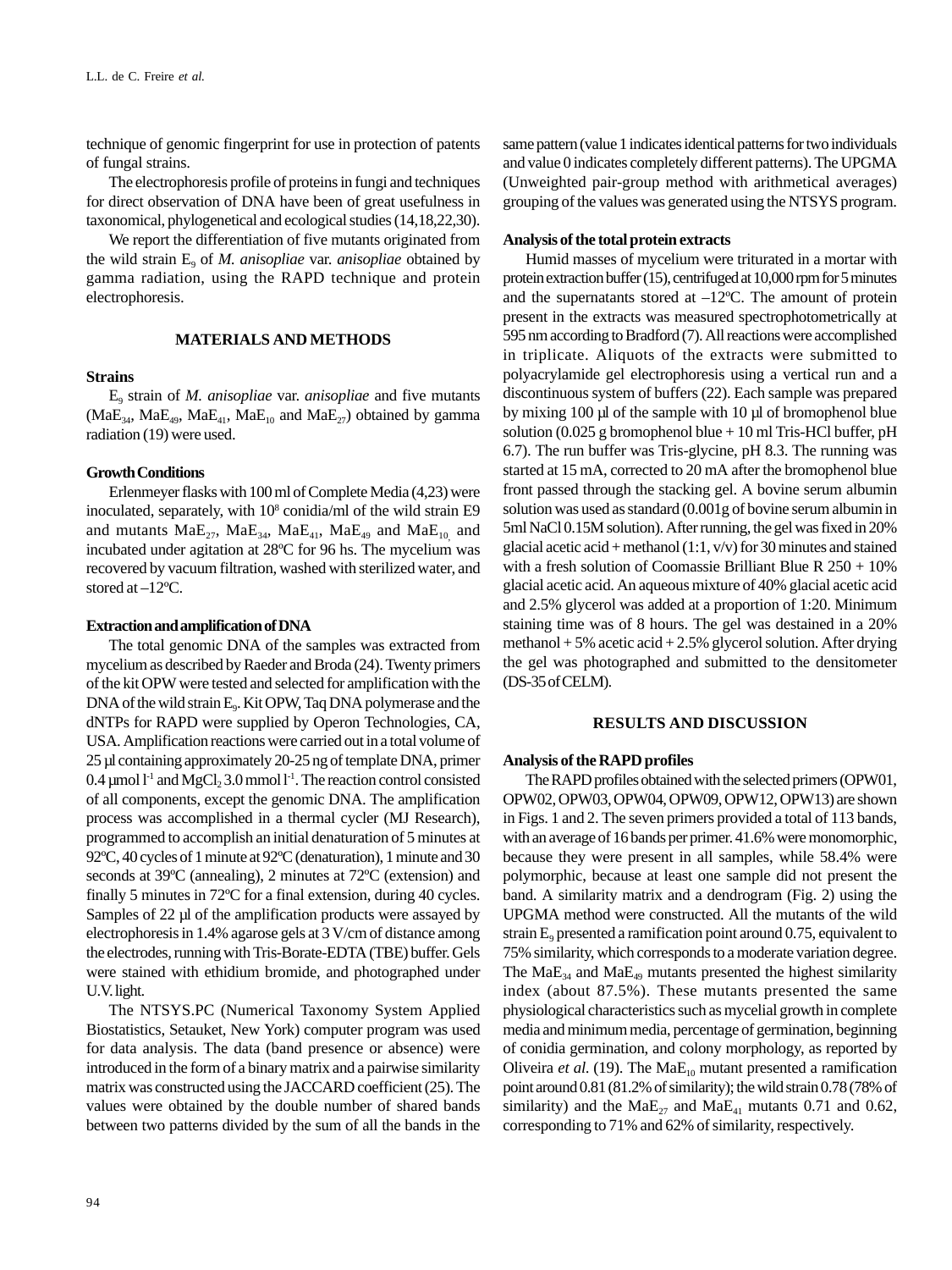

**Figure 1.** *Metarhizium anisopliae var. anisopliae* wild strain  $E<sub>9</sub>$  and five mutants MaE RAPD profiles, obtained with the primers: **A-** OPW01 **B**- OPW02 **C**-OPW03 **D-** OPW04 **E**- OPW09 **F**-OPW12 **G-** OPW13. M- Molecular weight size markers (Hind III cut λ DNA) in base pairs. **M**- Molecular weight size markers (Hind III cut λ DNA) in base pairs. Positions **1-6** corresponding to wild strain  $E_9$ , Ma $E_{10}$ , Ma $E_{27}$ , Ma $E_{34}$ , Ma $E_{41}$ , Ma $E_{49}$ respectively.



**Figure 2.** Dendrogram obtained by UPGMA agroupment, with Jaccard coefficient starting from RAPD profiles of *Metarhizium anisopliae* var. *anisopliae* wild strain E<sub>9</sub> and five mutants MaE.

The RAPD molecular markers allowed verification of DNA polymorphism among the wild strain  $E<sub>9</sub>$  and the mutants obtained by gamma radiation. This confirms the capability of the RAPD technique to distinguish mutants obtained by gamma radiation, as observed by Schlick *et al.* (26). These authors used the RAPD technique to detect mutants of *Trichoderma harzianum* obtained by gamma radiation, observing an evident DNA polymorphism among the wild strain and the mutants this was interpreted as an indication of the occurrence of deletions and inserts, detected by the molecular markers of RAPD.

## **Total protein analysis**

The concentration of total protein in the mycelium extracts of the wild strain E9 of *M. anisopliae* var. *anisopliae* and its mutants varied from 6.0 to 8.0 µg/µl (Table 1). The zymogram obtained after electrophoresis of the total proteins is shown in Fig. 3. The wild strain  $E_9$  presented seven bands (considered as 100% for a comparative analysis), and the mutants five bands, resulting therefore in 71.4% of monomorphic bands and 28.6% of polimorphic bands. Quantitative analysis of the fractions of total proteins obtained by densitometry are shown Fig. 4. As shown in Table 1, the wild strain  $E_9$  presented seven fractions of proteins (A, B, C, D, E, F and G) in the electrophoretic profile. Variation in the amount of proteins in fractions was observed. All samples presented the fractions A, C, E, F, G. Fractions B and D were not observed in mutants. The amount of protein in fraction A varied from 1.44 to 2.5  $\mu$ g%, and the Ma $E_{10}$  mutant presented the highest percentage. For fraction C the amount varied from 1.7 to 2.63 µg%. The percentage of protein in fraction E varied

**Table 1.** Percentage ( $\mu$ g%) of protein total fractions of wild strain E9 and five mutants MaE of *Metarhizium anisopliae* var. *anisopliae*.

| Mutants                                           | <b>Fractions</b><br>$\mu$ g% |        |      |                |      |                |      | Total<br>protein<br>$\mu$ g/ $\mu$ l |
|---------------------------------------------------|------------------------------|--------|------|----------------|------|----------------|------|--------------------------------------|
|                                                   | А                            | B      | C    | Ð              | E    | F              | G    |                                      |
| Wild strain E9 1.44 0.42 1.80 0.30 0.42 1.02 0.60 |                              |        |      |                |      |                |      | 6.0                                  |
| $MaE_{10}$                                        | 2.50                         |        | 1.85 |                | 0.90 | 0.64           | 0.51 | 6.4                                  |
| $MaE_{27}$                                        | 1.94                         | ÷,     | 1.73 | $\overline{a}$ |      | 0.72 2.16 0.65 |      | 7.2                                  |
| $MaE_{34}$                                        | 2.22                         | $\sim$ | 1 70 |                | 0.37 | 2.37           | 0.74 | 7.4                                  |
| $MaE_{41}$                                        | 2.20                         |        | 2.63 | $\overline{a}$ | 0.71 | 1 2 1          | 0.35 | 7.1                                  |
| $MaE_{49}$                                        | 2.16                         |        | 2.40 |                |      | 1.12 1.92 0.40 |      | 8.0                                  |
|                                                   |                              |        |      |                |      |                |      |                                      |



**Figure 3.** Zymogram obtained after protein total electrophoresis of *Metarhizium anisopliae* var. *anisopliae* wild strain  $E_9$  and five mutants MaE.  $A$ - wild strain  $E_9$ ;  $B$ -MaE10; **C-** MaE27; **D-** MaE34; **E-** MaE41;**F-** MaE49; **G-** bovine serum abumin standard.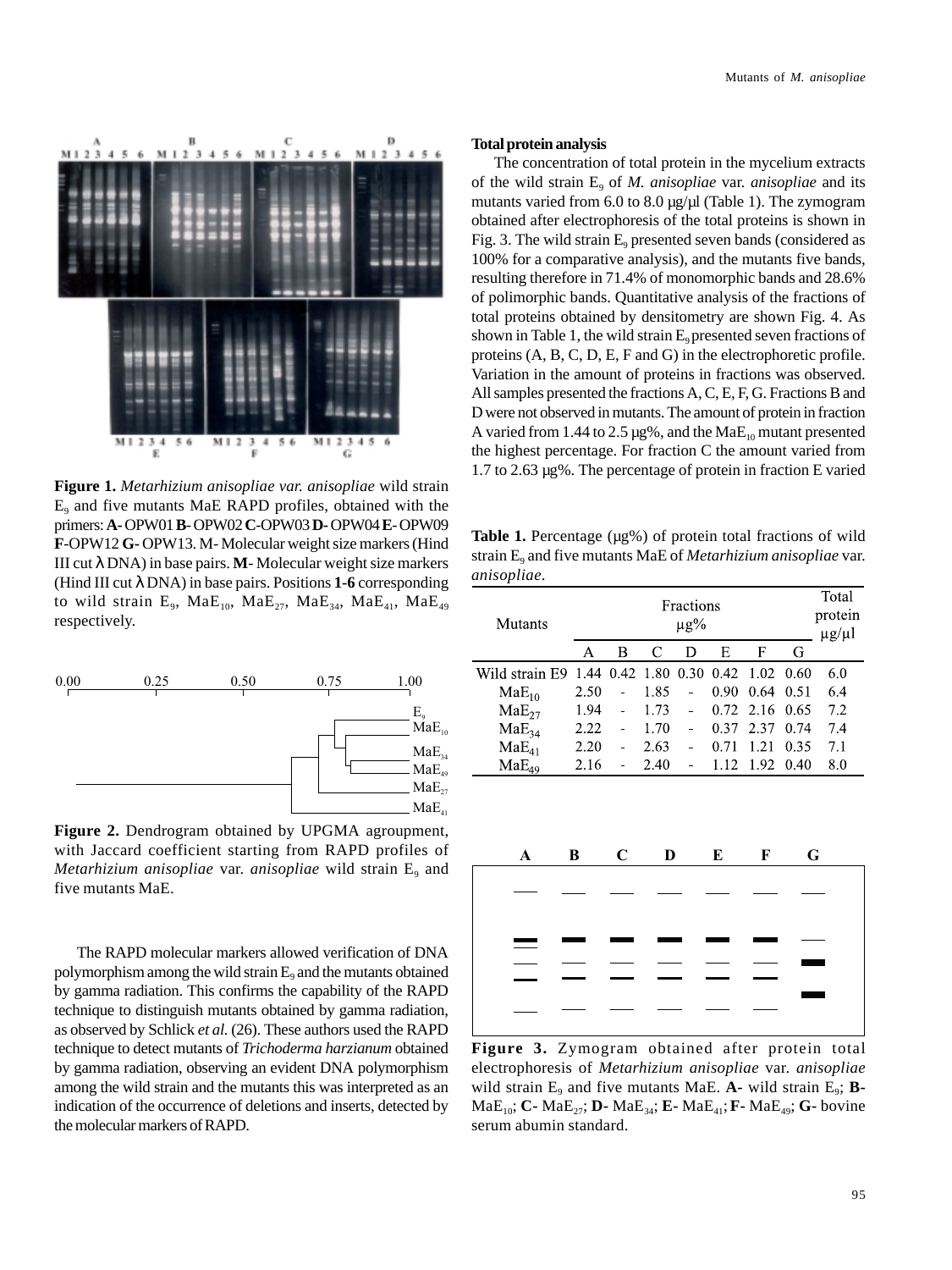from 0.37 to 1.12  $\mu$ g%; MaE<sub>49</sub> presented the highest percentage. The  $MaE_{34}$  mutant presented the highest percentage of protein for the fraction F and  $MaE_{10}$  the lowest. For the fraction G the  $MaE<sub>41</sub>$  mutant presented the lowest while the  $MaE<sub>34</sub>$  showed the highest percentage of protein.

The RAPD technique was sensitive enough to detect genetic polymorphism among mutants of the wild strain  $E_9$  of  $M$ . *anisopliae* var. *anisopliae* obtained by gamma radiation. The average similarity index revealed a moderate degree of variation. The zymogram and protein electrophoretical profiles also indicated genetic variation, revealing the presence of seven proteins bands in the wild strain and five in the mutants.



**Figure 4.** Total protein densitometric analysis of wild strain E<sub>9</sub> and five mutants of *Metarhizium anisopliae* var. *anisopliae*. **A**-wild strain  $E_9$ ; **B**-Ma $E_{10}$ ; **C**-Ma $E_{27}$ ; **D**-Ma $E_{34}$ ; **E**-Ma $E_{41}$ ; **F**-Ma $E_{49}$ .

## **ACKNOWLEDGEMENTS**

The authors are indebted to CNPq and CAPES for financial support

## **RESUMO**

# **Polimorfismo de DNA e proteína total em mutantes da linhagem E9 de** *Metarhizium anisopliae* **var. a***nisopliae* **(Metsch.) Sorokin**

Foram analisados cinco mutantes MaE (MaE $_{10}$ , MaE $_{27}$ , MaE $_{34}$ , MaE41 e MaE49) da linhagem selvagem E9 de *Metarhizium anisopliae* var. *anisopliae* quanto ao perfil de DNA pela técnica de RAPD e também quanto ao conteúdo de proteína total por espectrometria e eletroforese em gel de poliacrilamida e densitometria. O padrão de marcadores de RAPD evidenciou polimorfismo nas amostras; dos 20 primers testados foram selecionados 7 que geraram 113 bandas. Deste total, 47 estavam presentes em todas as amostras (41.6% de bandas monomórficas) e 66 mostraram polimorfismo (58.4%). O coeficiente médio de similaridade foi de 75%. O conteúdo de proteína total variou de 6 a 8 µg/µl. O zimograma e perfís das frações de proteínas obtidos por densitometria revelaram 7 bandas para a linhagem selvagem E9 e 5 bandas para os mutantes com variações nos percentuais em µg% entre as frações de proteínas. A técnica de RAPD mostrouse bastante sensível para detectar diferenças entre a linhagem selvagem e os mutantes obtidos por radiação gama. A análise de proteína total também evidenciou mudanças ocorridas na quantidade e no padrão de bandas nos mutantes em relação à linhagem selvagem.

**Palavras-chave**: *Metarhizium anisopliae*, mutantes, RAPD, proteína total

#### **REFERENCES**

- 1. Abbasi, P.A.; Miller, S.A.; Meulia,T.; Hoitink, H.A.J.; Kim, J.M. Precise detection and tracing of Trichoderma hamatum 382 in compostamended potting mixes by using moleculars markers. *Appl. Environ. Microbiol.*, 65(12):5421-5426. 1999.
- 2. Alves, S.B. Fungos Entomopatogênicos. *In*: ALVES, S.B., ed *Controle microbiano de Insetos*. Editora ESALQ-USP, Piracicaba, SP, Brasil. p.289-381, 1998.
- 3. Azevedo, A.C.S. Variabilidade genética entre isolados de *B. bassiana* obtidos de *Schizoterium palens*, *Castria licus* e *Deois flavopicta* Dissertação (Monografia). Universidade Estadual de Londrina, Centro de Ciências Biológicas, Departamento de Biologia Geral. Londrina, 1996.
- 4. Azevedo, J.L.; Costa, S.O.P. *Exercícios práticos de Genética*. Orgs. São Paulo, Ed. Nacional, ED. USP, 288p. 1973.
- 5. Bagalhi, E.; Valadares, M.C.C.; Azevedo, J.L. Parameiosis in the entomopathogenic fungus *Metarhizium anisopliae* (Metsch.) Sorokin. *Rev. Bras. Gen*, 14(2):261-271, 1991.
- 6. Bidochka, M.J.; Mc Donald, M.A.; ST-Leger, R.J.; Roberts, D.W. Differentiation of species and strains of entomopathogenic fungi by Randon Amplified Polymorphic DNA (RAPD). *Curr. Gen.*, 25; 107- 113, 1994.